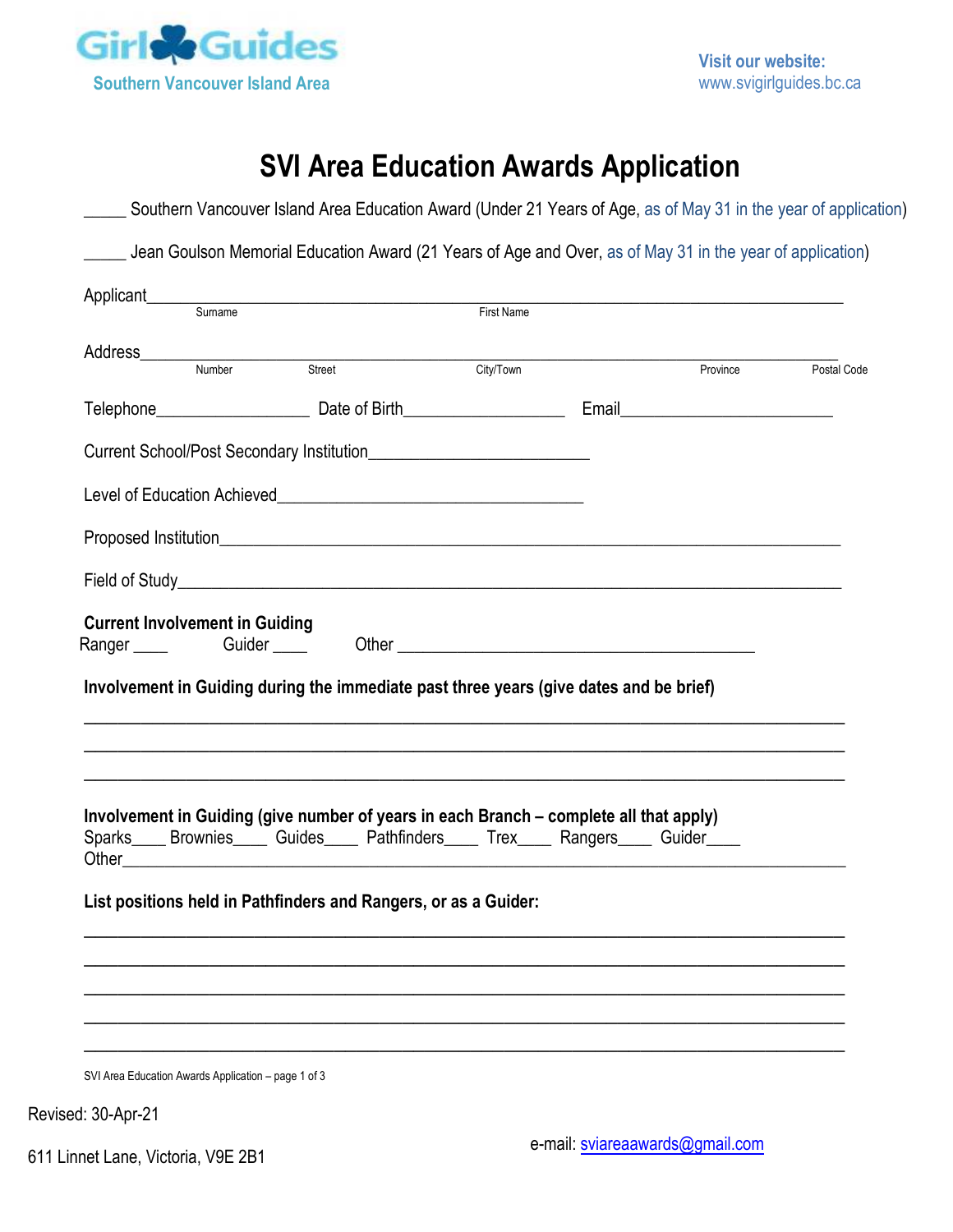

Give details of special Guiding events attended during the past five years:

Give details of service and volunteer involvement in Guiding during the past five years:

### **EXPERIENCES OUTSIDE OF GUIDING**

**Additional interests and activities:** 

Additional volunteer/service involvement:

## **FUTURE CAREER PLANS:**

SVI Area Education Awards Application - page 2 of 3

Revised: 30-Apr-21

611 Linnet Lane, Victoria, V9E 2B1